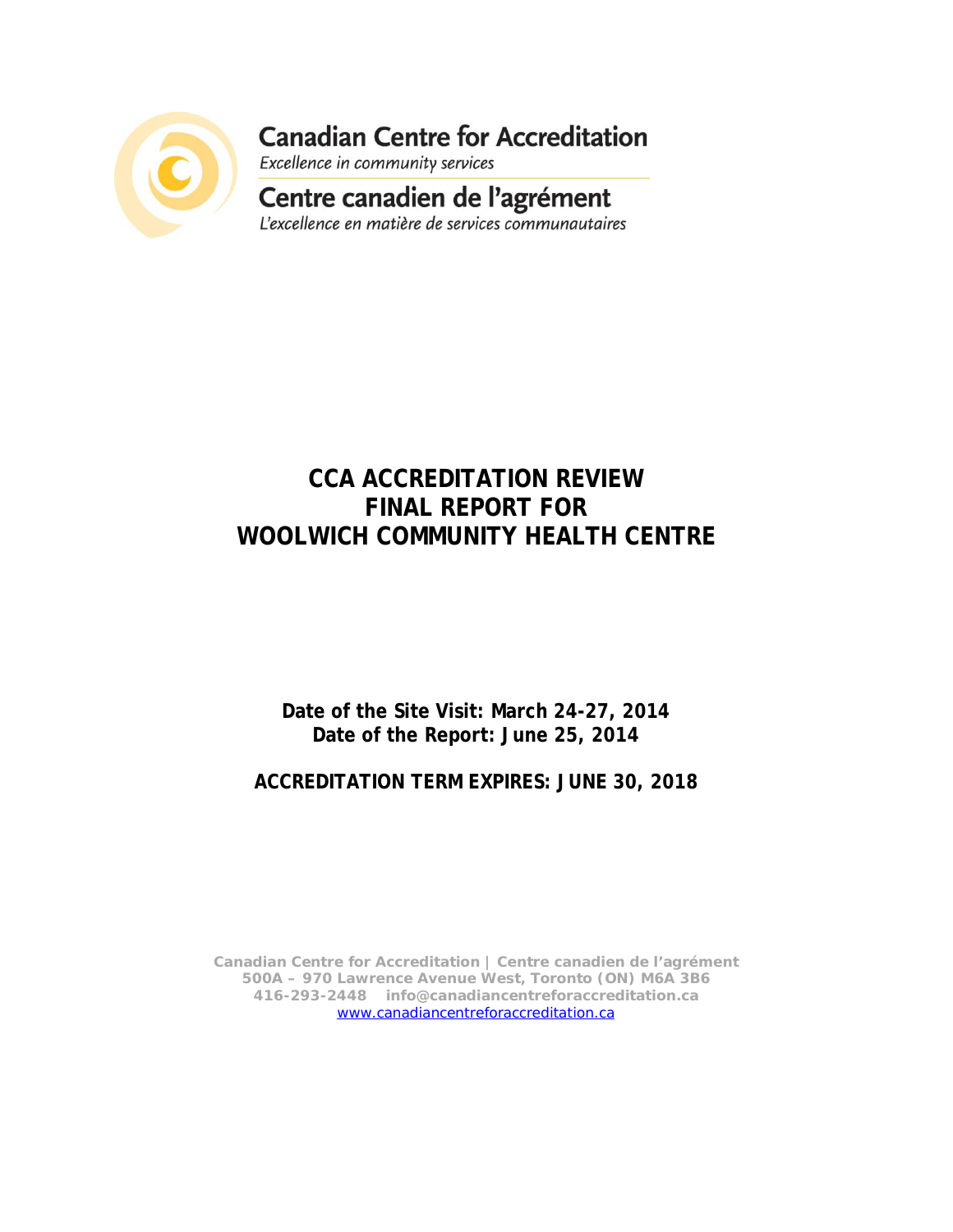# **INTRODUCTION**

### **INTRODUCTION TO ACCREDITATION WITH CCA**

The Canadian Centre for Accreditation (CCA) is a national not-for-profit offering accreditation to community-based health and social service organizations in Canada.

Accreditation provides an external review of an organization's operations in relation to accepted standards of good practice and risk management. Standards address all aspects of the organization, including governance, management, programs and services. It is also a system to promote learning, improvement, excellence and innovation.

CCA looks at the whole organization. Reviews are conducted by CCA-trained teams made up of senior staff, governing body members and volunteers from the community-based organizations that participate in CCA.

#### **ABOUT THIS REPORT**

This report summarizes the findings of the CCA review process to date. Comments are illustrative and not comprehensive. The report includes the following:

Section 1: An overview of the accreditation process and results at this stage

Section 2: A summary of accreditation review results

Section 3: Detailed Results by module, including a description of the strengths and areas for improvement identified by the review team.

Section 4: Concluding words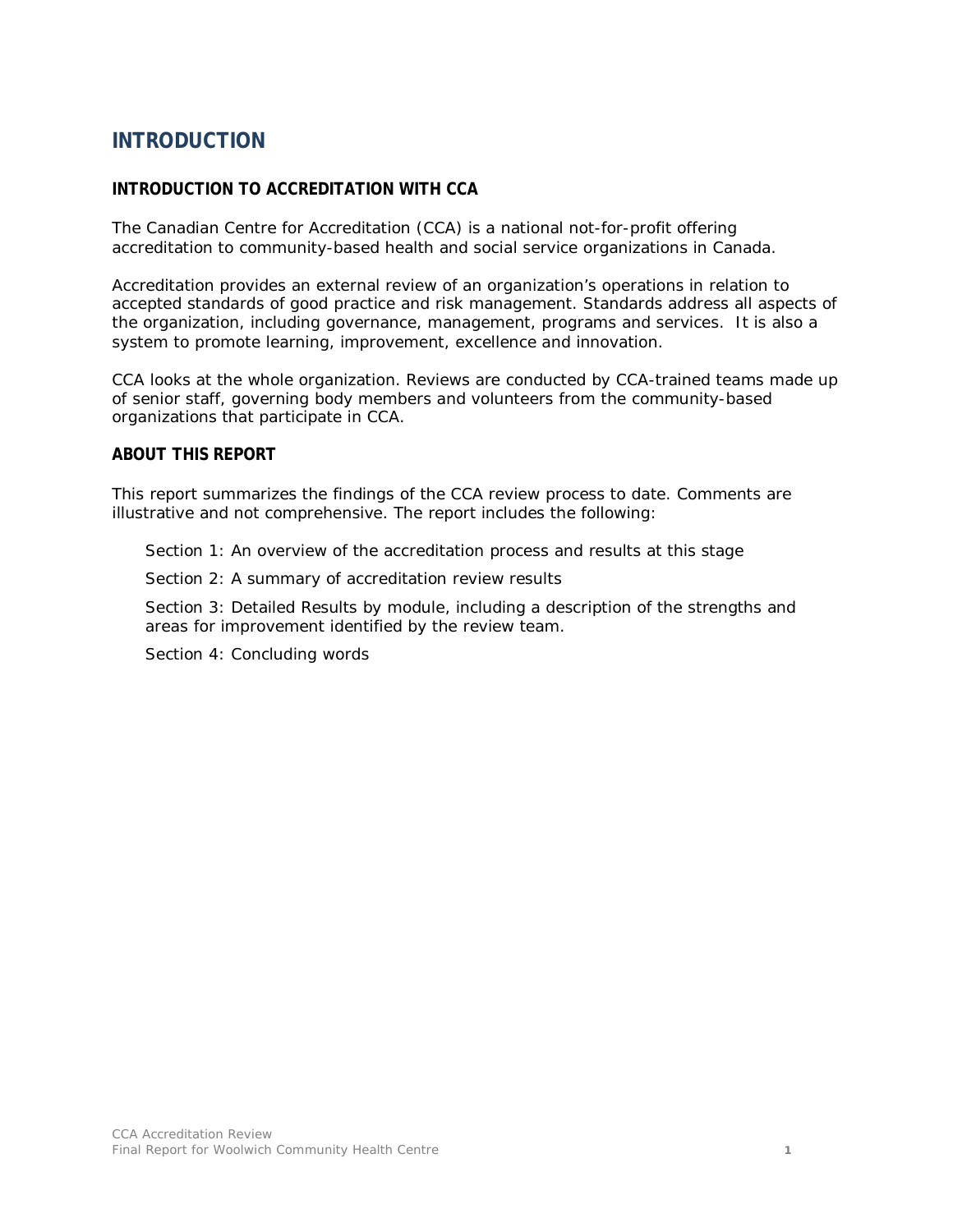## **SECTION 1: OVERVIEW OF THE REVIEW PROCESS**

The review team was made up of:

- Vicki Bales, President, Vicki Bales Consulting Inc., Toronto (team leader)
- Debbie Inman, Manager of Human Resources, NorWest Community Health Centres (reviewer)
- France Vaillancourt, Assistant Executive Director, Centre de Santé Communautaire Hamilton/Niagara (reviewer).

The review team:

- Reviewed results of CCA's surveys of the organization's governing body, staff, volunteers, community partners and educational partners (see summaries enclosed in the Preliminary Report).
- Reviewed the organization's documents and narratives submitted ahead of the site visit.
- Conducted a site visit which included:
	- o An orientation to the organization, including a presentation from the Executive Director and Managers as well as brief tours of the St. Jacobs and Wellesley sites
	- o Five group interviews including interviews with members of the governing body, a cross-section of staff, two interviews with program-specific staff, and one interview with managers
	- o An individual interview with the Executive Director
	- o Observations of the St. Jacobs and Wellesley locations
	- o The tracing of a client journey through interviews and file reviews
	- o Examination of some documents on site
	- o Presentation of a verbal wrap up to the board and staff on the final day of the site visit.

A preliminary report was sent to the organization on April 1, 2014. The organization's response was received on May 9, 2014 and reviewed by a CCA Accreditation Manager.

### **The Accreditation Decision**

At its June 20, 2014 board meeting, the CCA Board made the decision to fully accredit Woolwich Community Health Centre.

The organization's accreditation term date is June 30. That means the organization is accredited until June 29, 2018.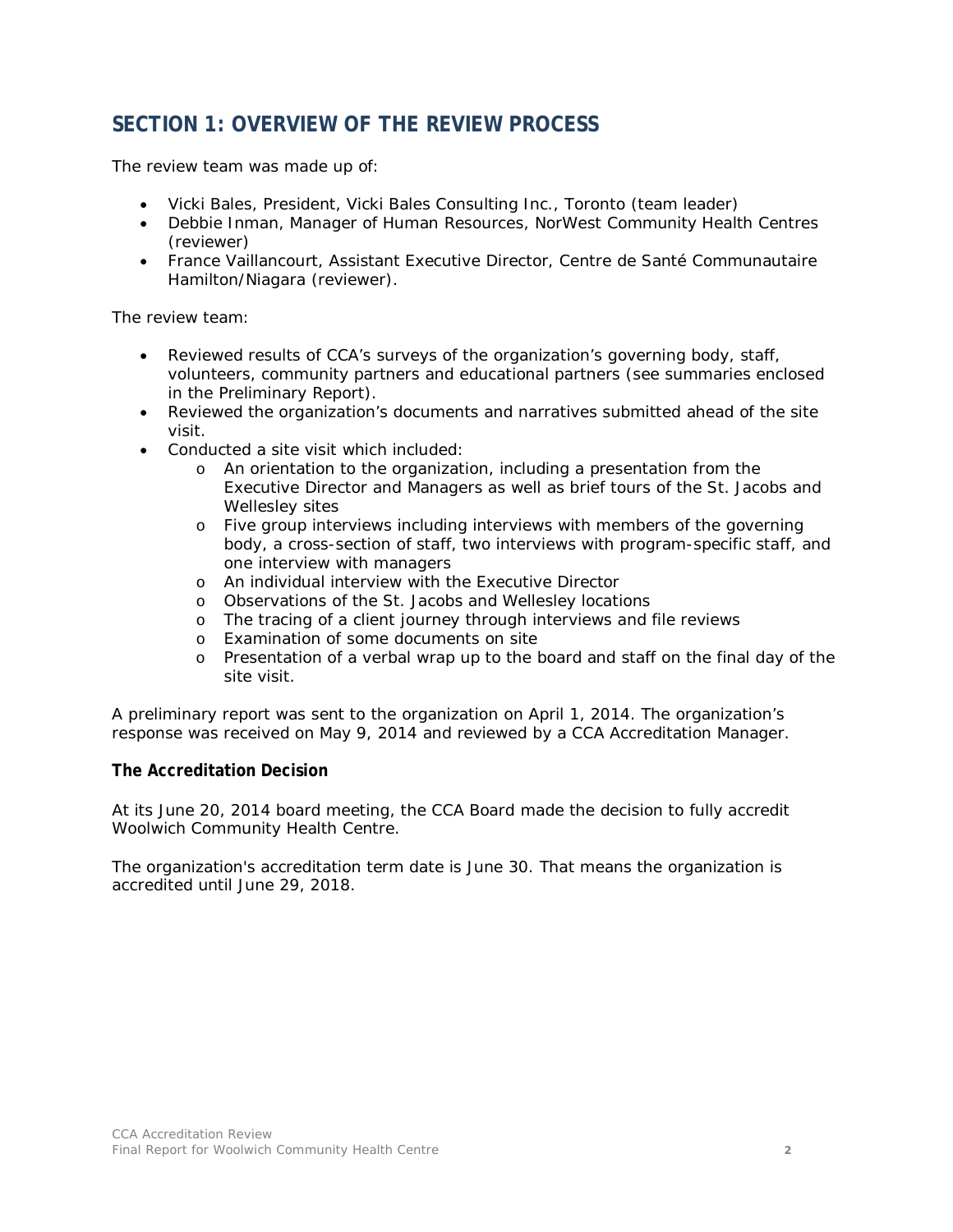## **SECTION 2: SUMMARY OF ACCREDITATION REVIEW RESULTS**

### **INTRODUCTION**

Woolwich Community Health Centre (WCHC), founded in 1985, serves a rural Ontario community that includes the Territory of Woolwich Township, Wellesley Township and portions of Perth County and Wilmot Township. The centre operates out of three sites: a main site in St. Jacobs, a satellite site in Wellesley and a point of access in Linwood. WCHC's priority populations are:

- Seniors (60+) and their caregivers
- Families with young children (0-6)
- Farm Families, including those from conservative Mennonite groups including Low German-speaking Mennonites from Mexico
- Youth (14-19 years of age) (focussing on the Wellesley and Linwood sites).

The organization is supported by 37 full-time equivalent positions. Approximately 80% of staff work part-time, which means that WCHC employs over 55 individuals.

Overall, the review team found WCHC to be a healthy, effective organization that is delivering needed programs and services to its clients and community.

WCHC has met all the Mandatory Practice Standards and all the Leading Practice Standards, which is a significant achievement.

Results are summarized by module.

The following CCA modules apply to this review:

- Organizational Standards Module
- Community-Based Primary Health Care Standards Module.

In order to achieve accreditation, organizations must satisfy the requirements of all modules that apply. A module is achieved when all its components are met AND at least 80% of its Leading Practice Standards are met.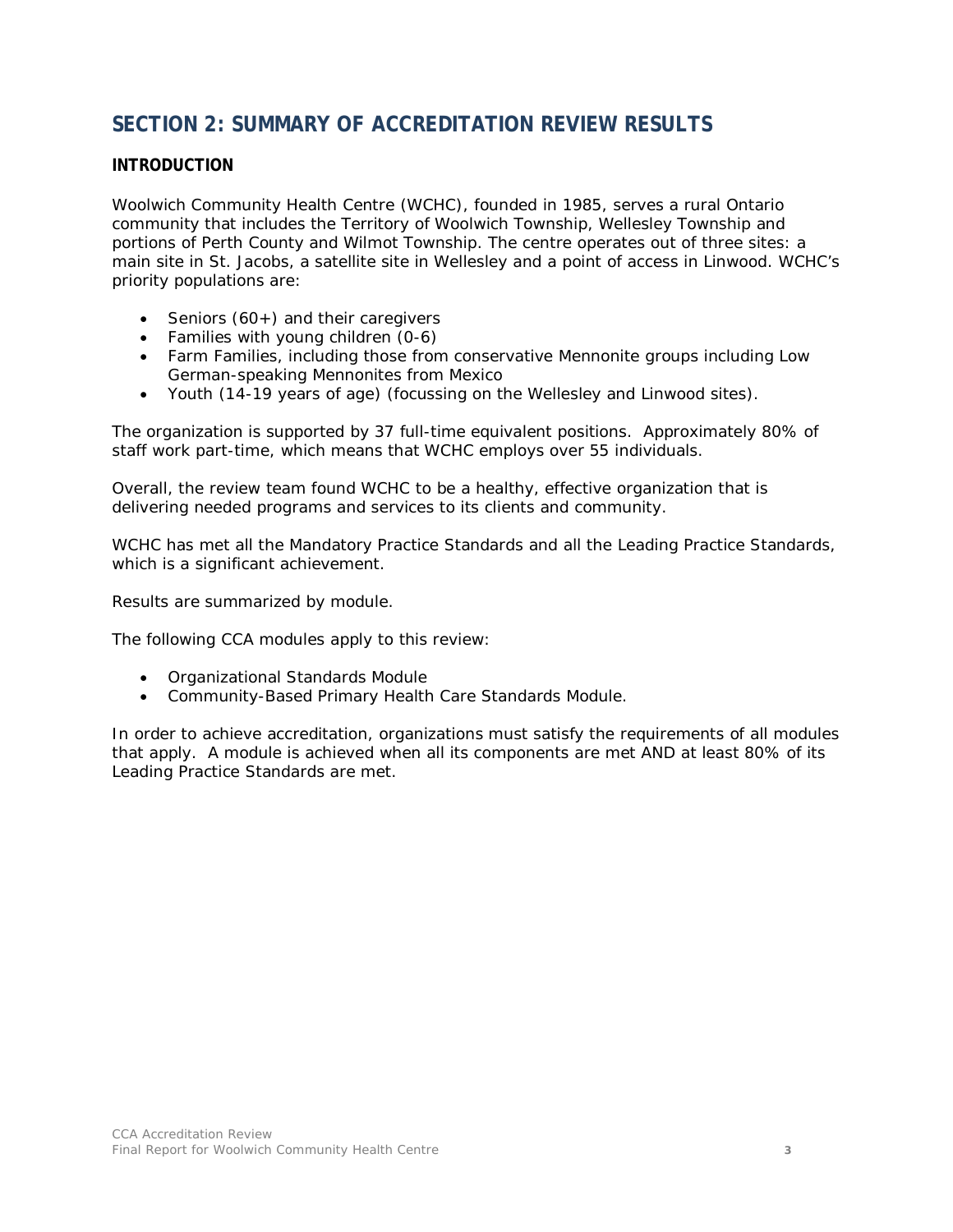# **SECTION 3: ACCREDITATION REVIEW RESULTS BY MODULE**

#### **SUMMARY RESULTS: THE ORGANIZATIONAL STANDARDS MODULE**

The organization has met 33 out of 33 Mandatory Standards and 25 out of 25 Leading Practice Standards in the Organizational Standards module, more than the number required for accreditation. (See Detailed Results by Module below.)

|                                                   | <b>MANDATORY STANDARDS</b> |                  |            |                                   | <b>LEADING PRACTICE STANDARDS</b> |                                           |                                        |                |                                               |                                            |
|---------------------------------------------------|----------------------------|------------------|------------|-----------------------------------|-----------------------------------|-------------------------------------------|----------------------------------------|----------------|-----------------------------------------------|--------------------------------------------|
| <b>By Component</b>                               | VI-Total                   | met<br>M-Must be | M-Achieved | M-Still to be met<br>for accredd. | LP-Total                          | LP-Must be met<br>Component<br>to achieve | LP-Must be met<br>to achieve<br>Module | LP-Achieved    | LP-Still to be met<br>Component<br>to achieve | LP-Still to be met<br>to achieve<br>Module |
| Governance                                        | 3                          | 3                | 3          | $\mathbf 0$                       | 4                                 | $\overline{2}$                            |                                        | 4              | $\mathbf 0$                                   |                                            |
| Stewardship                                       | 6                          | 6                | 6          | $\mathbf 0$                       | $\mathbf 0$                       | $\mathbf 0$                               |                                        | $\mathbf 0$    | $\mathbf 0$                                   |                                            |
| Oversight and<br>Stewardship                      | $\Omega$                   | $\Omega$         | $\Omega$   | $\Omega$                          | 0                                 | $\Omega$                                  |                                        | $\Omega$       | $\Omega$                                      |                                            |
| Risk and Safety                                   | 4                          | 4                | 4          | $\mathbf 0$                       | $\mathbf{1}$                      | $\mathbf{1}$                              |                                        | $\mathbf{1}$   | $\mathbf 0$                                   |                                            |
| <b>Organizational Planning</b><br>and Performance | 3                          | 3                | 3          | $\mathbf 0$                       | 3                                 | $\overline{2}$                            |                                        | 3              | $\mathbf 0$                                   |                                            |
| Programs and Services                             | 5                          | 5                | 5          | $\Omega$                          | $\Omega$                          | $\Omega$                                  |                                        | $\Omega$       | $\Omega$                                      |                                            |
| Community                                         | $\Omega$                   | $\Omega$         | $\Omega$   | $\mathbf 0$                       | 5                                 | 3                                         |                                        | 5              | $\mathbf 0$                                   |                                            |
| Learning Environment                              | $\overline{3}$             | 3                | 3          | $\mathbf 0$                       | $\overline{2}$                    | $\mathbf{1}$                              |                                        | $\overline{2}$ | $\mathbf 0$                                   |                                            |
| <b>Human Resources</b>                            | 5                          | 5                | 5          | $\mathbf{0}$                      | 6                                 | 3                                         |                                        | 6              | $\Omega$                                      |                                            |
| Volunteers                                        | $\Omega$                   | $\Omega$         | $\Omega$   | $\mathbf 0$                       | 3                                 | $\overline{2}$                            |                                        | 3              | $\Omega$                                      |                                            |
| Systems and Structure                             | 4                          | 4                | 4          | $\mathbf 0$                       | $\mathbf{1}$                      | $\mathbf{1}$                              |                                        | $\mathbf{1}$   | $\mathbf 0$                                   |                                            |
| <b>Totals for Module</b>                          | 33                         | 33               | 33         | 0                                 | 25                                |                                           | 20                                     | 25             | $\mathbf{0}$                                  | $\mathbf{0}$                               |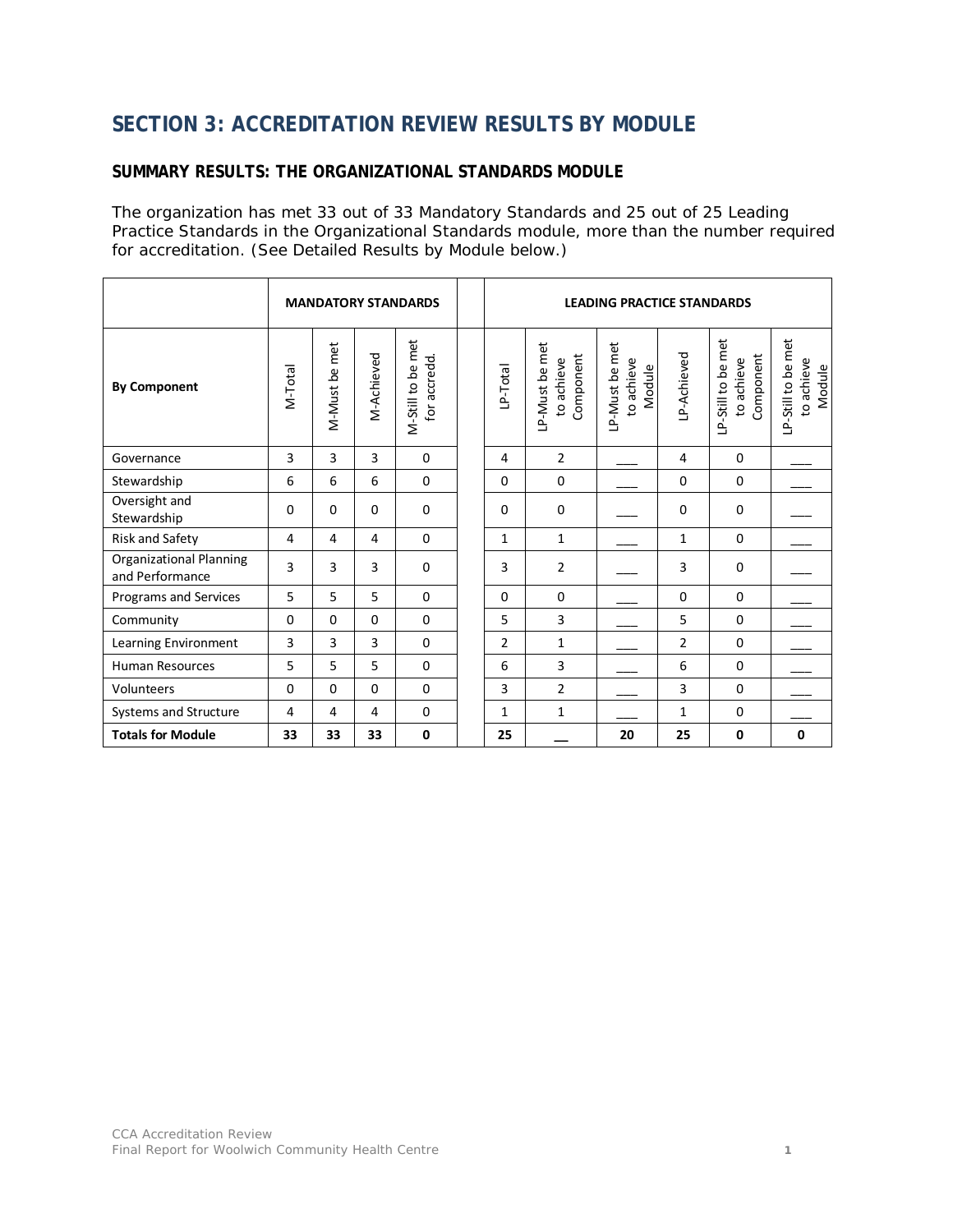### **Strengths in this Module**

Strengths that the review team identified in the course of its reading and site visit are described below by component:

**Governance.** Governance as a whole was a major strength. The WCHC board demonstrated a clear understanding of issues such as conflict of interest, confidentiality and other matters relating to conduct supported by protocols for dealing with issues that arise. It is an effective board that is clear about its role and diligent in ensuring board continuity and renewal, maintaining the board at full or near-full strength with all executive positions filled. Regular meetings and the appropriate use of a consent agenda ensure the board focuses on issues that merit the most attention. Board evaluation plays a role in making sure issues identified are addressed through the regular meeting process and that the annual self-evaluation feeds into annual and regular board development. It was obvious to the review team that relations among directors and board-ED relationships are characterized by mutual respect. Any issues are addressed thoughtfully and transparently.

**Stewardship.** Regular monitoring and compliance reports are provided by the ED and staff to assist the board in its oversight role. There is an acknowledged cycle for policy and bylaw review. The board offers strong financial oversight supported by a knowledgeable finance committee.

**Risk and Safety.** WCHC pays considerable attention to occupational health and safety through regular, frequent committee meetings and workplace inspections, a requested independent inspection of the St. Jacobs site by the Fire Chief, the work of the Quality Committee in tracking indicators that relate to health and safety, and the ED's regular quality reports to the board that address accidents and incidents. The review team was able to see that both the St. Jacobs and Wellesley sites were well maintained and safe workplaces for staff and safe program environments for clients. Interviews conducted as part of the client journey confirmed that the client complaint process is well known to clients and, more importantly, that clients feel comfortable in raising concerns with program and service staff when and as needed.

**Organizational Planning and Performance.** WCHC is coming to the end of a strategic planning cycle and is in the process of undertaking a new community needs assessment as part of an impressive three-agency partnership using the Canadian Index of Wellbeing. This process will see the organization engage with the community (including vulnerable populations in the area) through 30 focus groups. It will result in confirming or adjusting the centre's vision, mission, and values and the development of new strategic priorities. This the way that WCHC remains relevant to its community  $-$  a feature that is consistent with WCHC's culture of ongoing learning, improvement and innovation. The organization is currently guided by strategic directions developed in a previous strategic planning cycle that feed the centre's integrated service plan (ISP).

**Programs and Services.** The review team interviewed three clients as part of the client journey. They confirmed the results of WCHC's own client survey, speaking about feeling respected, well taken care of and listened to. For the review team, they confirmed WCHC's client-centered approach and positive relationships with clients. WCHC's focus on client outcomes is evident in its quality improvement processes described later and in the fact that a number of staff have completed the Vallis training, which focuses on changing behaviour by encouraging clients to take charge.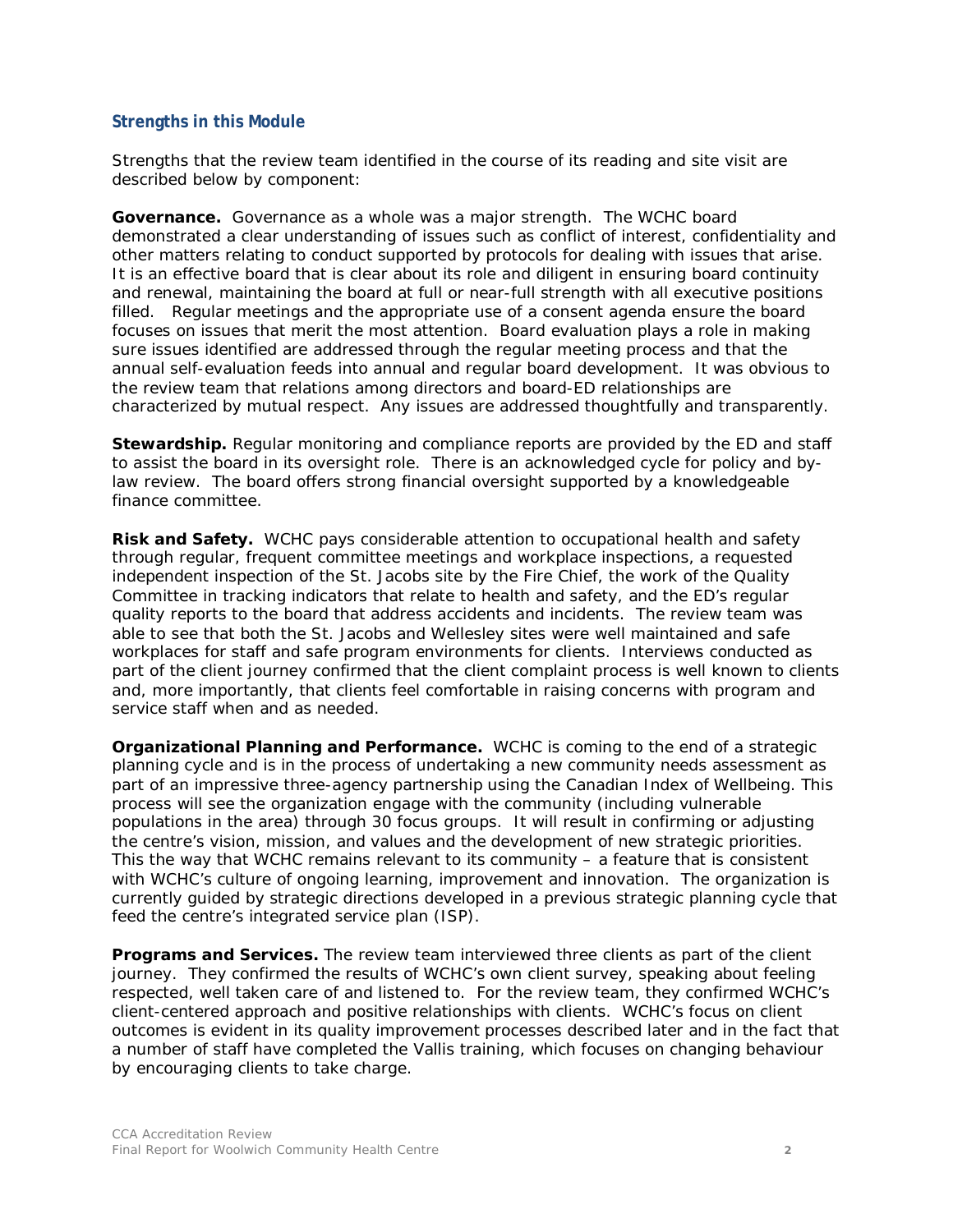**Community.** Community relations and community engagement are areas where WCHC excelled. WCHC has a long history in this community, celebrating its  $25<sup>th</sup>$  anniversary this year. It is clear from the review team's site visit and reading (especially the survey of community partners) that WCHC is a leader in the community. The organization has a high level of credibility as a partner and collaborator in developing and delivering programs and services. The centre clearly reaches out to the community including vulnerable populations soliciting input through surveys and focus groups and promoting programs and services through its own newsletters as well as articles and notices placed in local community papers as well as posters placed in the offices of allied health professionals in private or group practice. The centre's relationship with the Old Order Mennonite Advisory Committee is a cornerstone in the organization's foundation dating back to its beginnings and continuing today through regular meetings with WCHC's ED. WCHC's communication plan and protocols are known and understood by board and staff.

**Learning Environment.** WCHC offers a wide variety of students quality learning opportunities. Educational partners surveyed by CCA confirmed the value of these opportunities. In addition, the centre participates from time to time in research projects (most recently, the hypertension study being run under the auspices of the Heart and Stroke Foundation). Both of these activities – students and research – benefit the centre by supporting the development and adoption of best practices. Offering student placements also afford WCHC the opportunity to attract and recruit graduates to centre positions.

**Human Resources.** CCA's survey of staff as well as interviews conducted by the review team confirmed that communication works extremely well at WCHC. The team heard how staff are encouraged to propose changes that can improve their work environment, such as recent changes to the St. Jacobs reception area. Management's commitment to an equitable amount of training days for all staff during tight fiscal times is a credit to the organization's investment in ongoing professional development. The centre has been diligent in ensuring staff training internally for WHMIS, AODA, privacy, emergency preparation, crisis prevention and compassionate fatigue. Staff morale is a strength based in mutual respect and a commitment to the values and principles espoused by the organization. Specialized work and service spaces (e.g., the Healthy Smiles exam room and the chiropody/orthotic rooms at both St. Jacobs and Wellesley) ensure that there is still room to support staff in providing targeted services that can be challenging in tight spaces.

**Human Resources – Volunteers.** WCHC has over100 volunteers who support almost all programs and services. Their roles range from conducting home visits as part of the hospice program to assisting in organizing community events. The volunteer recruitment process is thorough and the organization is doing excellent work in making sure it recruits and deploys volunteers who can communicate with the Low German-speaking population. Policies and procedures are in place to ensure adequate volunteer training and safety.

**Systems and Structure.** WCHC has a process that guides the collection, use and release of personal information and makes every effort to ensure that clients understand their right to privacy and the requirements that guide the organization's collection, protection and release of information. An example of WCHC's concern for privacy at work is the effort it has made in reaching out to Low German-speaking Mennonites who have emigrated from Mexico. These individuals display low literacy levels and operate in a language that is not written. WCHC has used peer support workers as translators to support client intake from this group and these workers also play a role in program delivery for this population.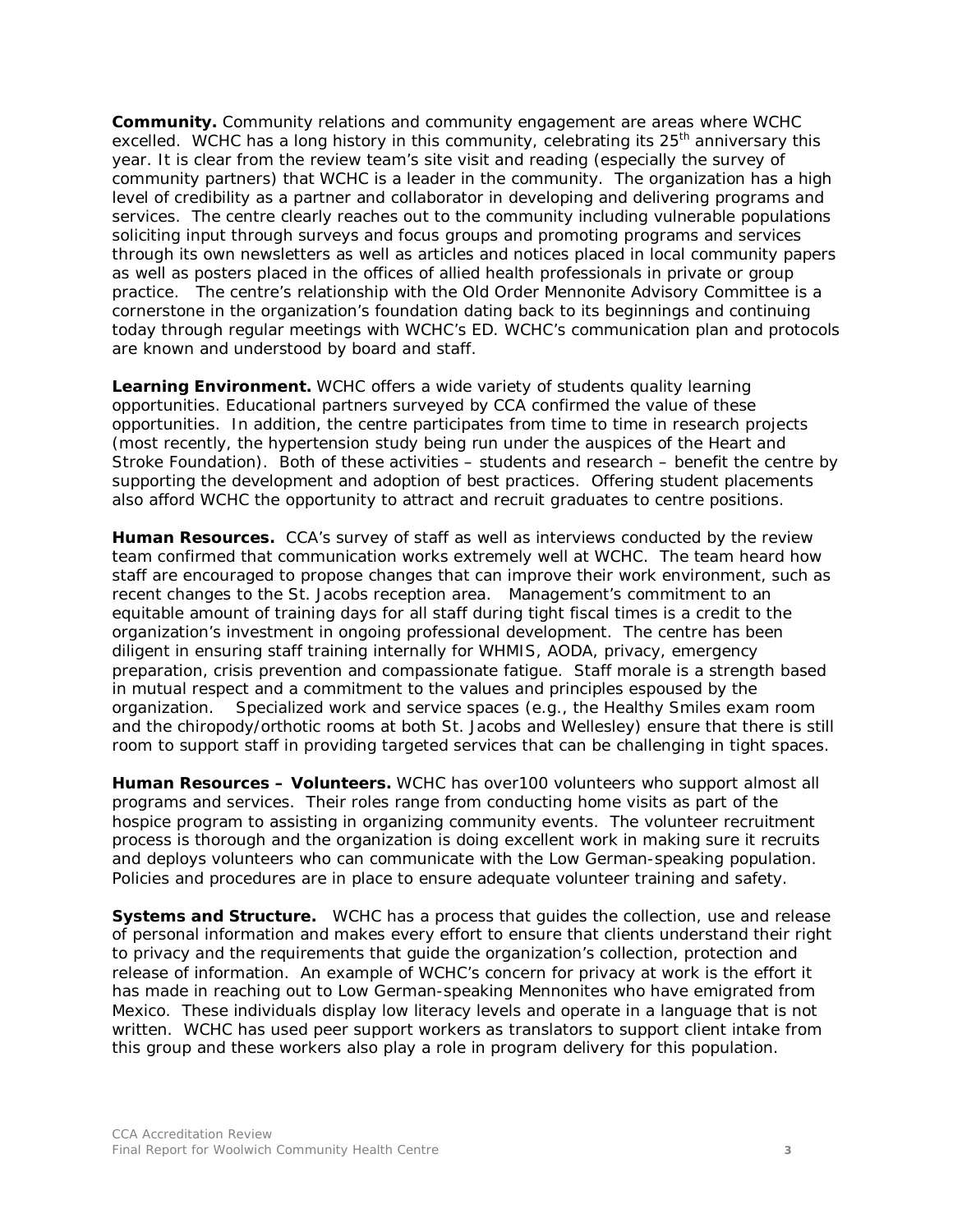#### **Areas to Further Improve Quality in this Module**

There are no areas identified for further improvement. The organization is commended for its achievement of all the Leading Practice Standards and indicators in this module.

#### **Additional Comments**

The review team encourages WCHC to clarify when new client orientation is complete and how this should be documented (Indicators ORG-PS-5.3). It may be necessary to await the complete transition to the "Nightingale on Demand" electronic health record for this to occur.

No immediate action is required with respect to this particular issue.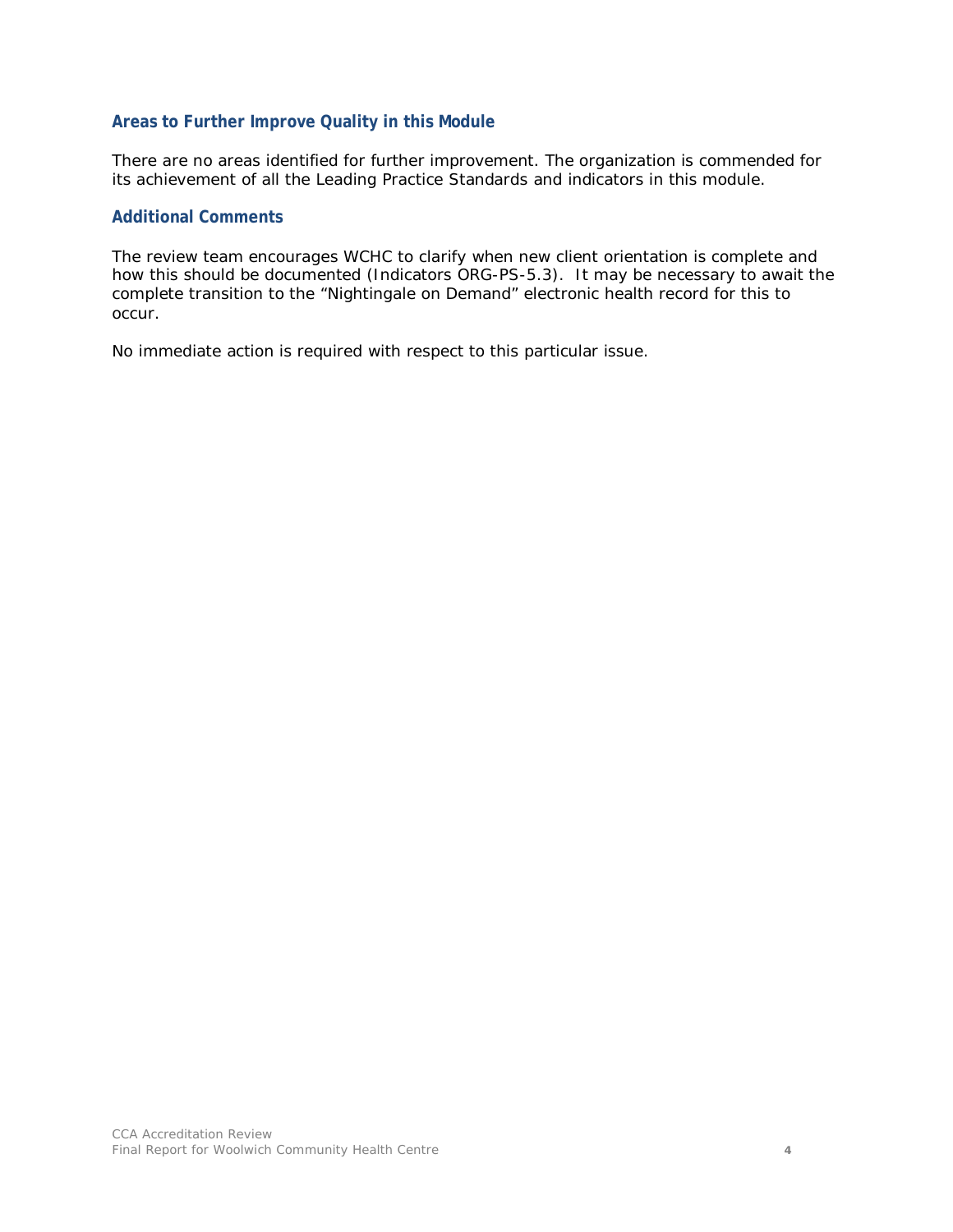### **SUMMARY RESULTS: THE COMMUNITY-BASED PRIMARY HEALTH CARE STANDARDS MODULE**

The organization has met 13 out of 13 Mandatory Standards and 6 out of 6 Leading Practice Standards in the Community-Based Primary Health Care Standards Module, more than the number required for accreditation. (See Detailed Results below.)

|                                              | <b>MANDATORY STANDARDS</b> |                  |              |                                           | <b>LEADING PRACTICE STANDARDS</b> |                                                             |                                        |            |                                               |                                            |
|----------------------------------------------|----------------------------|------------------|--------------|-------------------------------------------|-----------------------------------|-------------------------------------------------------------|----------------------------------------|------------|-----------------------------------------------|--------------------------------------------|
| <b>By Component</b>                          | M-Total                    | met<br>M-Must be | M-Achieved   | met<br>accredd.<br>ഉ<br>M-Still to<br>for | LP-Total                          | met<br>Component<br>achieve<br>LP-Must be<br>$\overline{c}$ | LP-Must be met<br>to achieve<br>Module | P-Achieved | LP-Still to be met<br>Component<br>to achieve | LP-Still to be met<br>to achieve<br>Module |
| Community-Based<br>Approach                  | 1                          | $\mathbf{1}$     | $\mathbf{1}$ | $\Omega$                                  | 3                                 | $\overline{2}$                                              |                                        | 3          | $\Omega$                                      |                                            |
| Delivery of Quality<br>Programs and Services | 7                          | 7                | 7            | 0                                         | 3                                 | 2                                                           |                                        | 3          | $\Omega$                                      |                                            |
| Risk and Safety                              | 5                          | 5                | 5            | $\Omega$                                  | $\Omega$                          | $\mathbf 0$                                                 |                                        | $\Omega$   | $\mathbf 0$                                   |                                            |
| <b>Totals for Module</b>                     | 13                         | 13               | 13           | 0                                         | 6                                 |                                                             | 5                                      | 6          |                                               | 0                                          |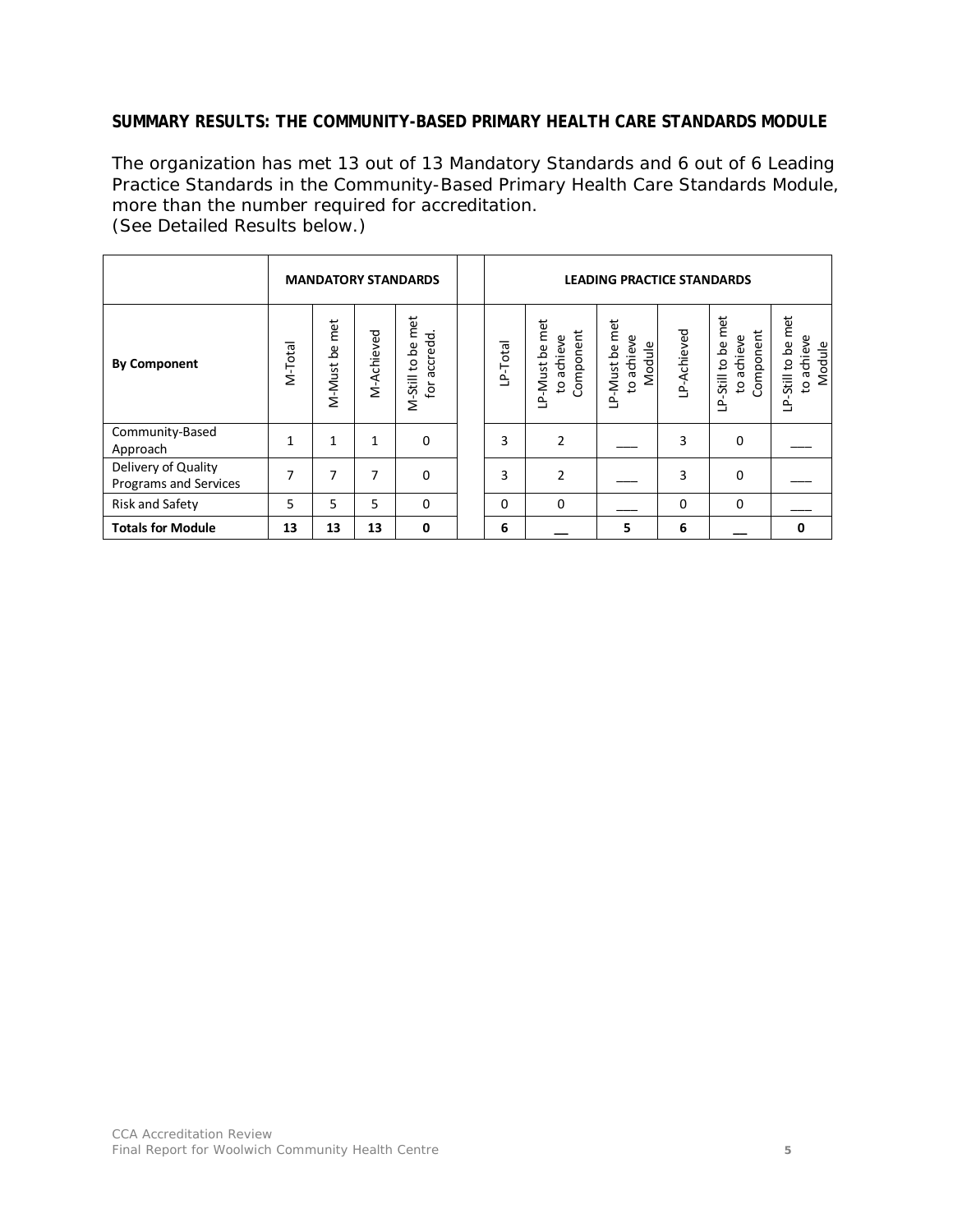#### **Strengths in this Module**

Strengths that the review team identified in the course of its reading and site visit are described below by component:

**Community Based Approach.** The focus of the CCA standards on health equity is a new feature in WCHC's accreditations. WCHC is able to demonstrate that it takes this focus seriously particularly when management and staff point to the history of community needs assessment at WCHC and how this informs the organization in identifying and confirming its priority populations and in setting strategic priorities. WCHC is sensitive to recruiting staff and volunteers who have knowledge of the population served. The centre adapts services to its clients based on client input and demonstrates flexibility – for example, adjusting program delivery times and developing transportation and other strategies that promote accessibility. Seeking regular client input in order to gauge client satisfaction levels, benchmarking results and working to improve is fundamental to WCHC's community-based approach to program and service delivery and its commitment to quality, which is further detailed below.

**Quality Programs and Services.** WCHC uses a variety of standardized tools to assess individual client needs and strengths, while adapting tools and templates as needed to focus on issues that can inform practice and improve outcomes. Client surveys provide WCHC with more macro level input along with some special projects. For example, the centre has been monitoring wait times for service on a regular basis with a view to improvement and undertaken a major review of its waitlist that has resulted in halving the number of clients listed. There are many examples of collaborative practice that further support the centre's holistic approach to program delivery including case conferences with internal and external providers and occasionally including family members, various issue-based team meetings, cross-team sessions and other formal and informal examples of inter-professional practice that support continuity of care and coordination or service. Clients who may resist or at least question various interventions are encouraged to take responsibility for their own health. The fruits of some of these WCHC staff efforts are evident in the outcomes associated with WCHC's Diabetes Education Program and breast-feeding practices promoted by the Gesundheit Fur Kinder program. All of these activities, as well as an impressive pattern of client record audits are examples of the considerable attention that WCHC pays to quality.

**Risk and Safety.** WCHC's efforts to address children and farm safety is an example of how the organization has been proactive in addressing client safety.

#### **Areas to Further Improve Quality in this Module**

There are no areas identified for further improvement. The organization is commended for its achievement of all the Leading Practice Standards and indicators in this module.